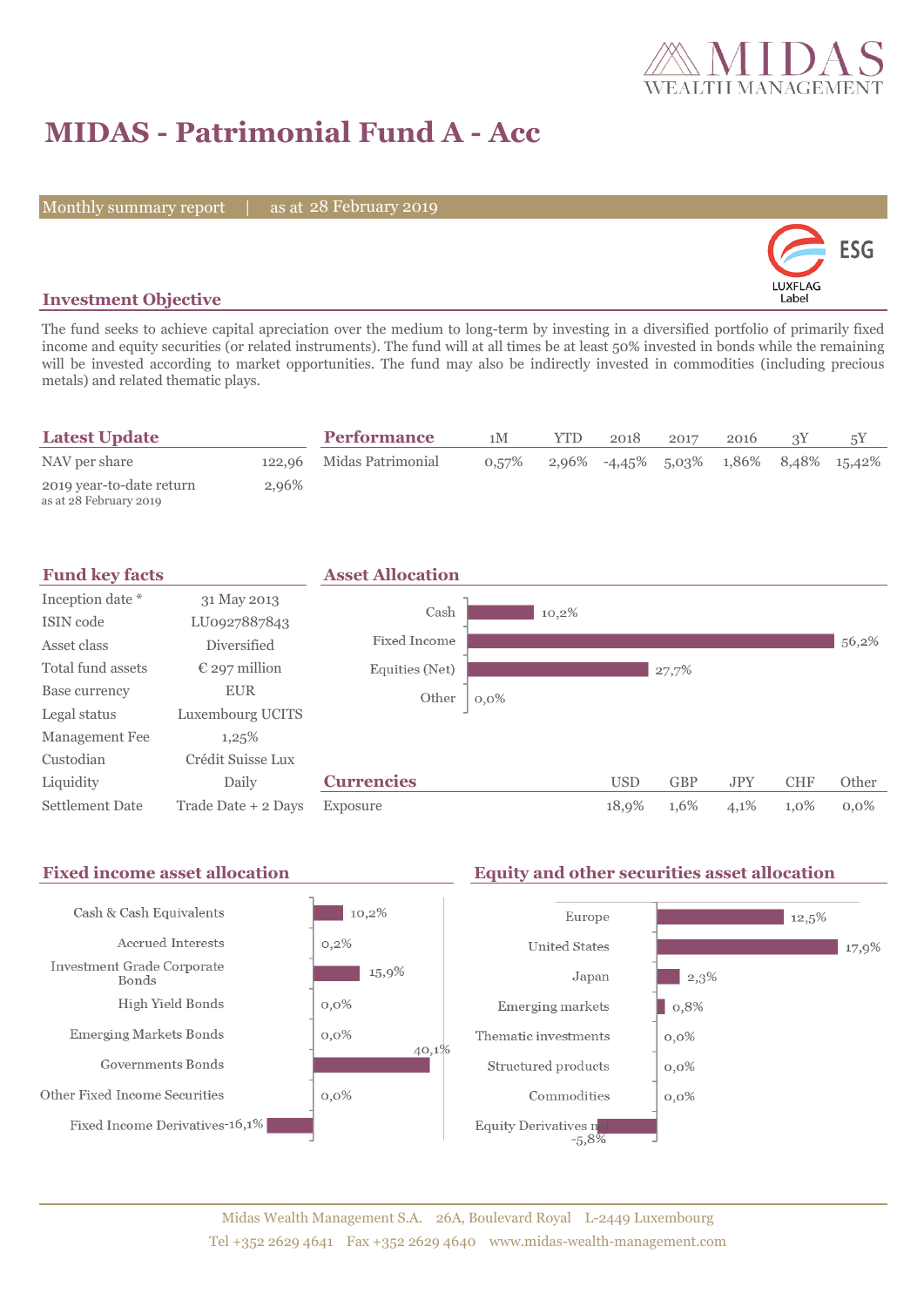

# **MIDAS - Patrimonial Fund A - Acc**

Monthly summary report | as at 28 February 2019

| Top 10 fixed income holdings            | <b>YTM</b> | Rating     | Weight  | <b>Fixed income rating breakdown</b> |  |  |
|-----------------------------------------|------------|------------|---------|--------------------------------------|--|--|
| DEUTSCHLAND REP : DBR 0 1/2 08/15/27    | $0.0\%$    | AAA        | 6,1%    |                                      |  |  |
| NETHERLANDS GOVT: NETHER 0 3/4 07       | $0,3\%$    | <b>AAA</b> | 3,5%    | <b>AAA</b><br>31,8%                  |  |  |
| BOTS: BOTS $o$ $o5/31/19$               | $-0,2\%$   | <b>BBB</b> | 3,4%    | AA<br>16,3%                          |  |  |
| EUROPEAN INVT BK : EIB o $3/8$ 07/16/25 | 0,2%       | <b>AAA</b> | 2,7%    | $9,1\%$<br>A                         |  |  |
| AGENCE FRANCAISE : AGFRNC 0 1/8 11/1    | 0,2%       | AA         | 2,7%    | <b>BBB</b><br>34,1%                  |  |  |
| HELLENIC T-BILL : GTB 0 04/05/19        | $0,5\%$    | B          | 2,7%    | BB<br>$0,0\%$                        |  |  |
| BTPS: BTPS 2 02/01/28                   | 2,5%       | <b>BBB</b> | 2,5%    | B<br>4,8%                            |  |  |
| ALLIANDER: ALLRNV 07/8 04/22/26         | 0,6%       | $AA-$      | $2,0\%$ | <b>CCC</b><br>$0,0\%$                |  |  |
| SPANISH GOV'T: SPGB 1.6 04/30/25        | 0,5%       | $BBB+$     | 1,9%    | <b>NR</b><br>4,0%                    |  |  |
| ASFINAG : ASFING 0 1/4 10/18/24         | 0,1%       | $AA+$      | 1,4%    |                                      |  |  |

| Sector             | Weight                                 | <b>Equity sector breakdown</b>                                                                                                                                                |                     |
|--------------------|----------------------------------------|-------------------------------------------------------------------------------------------------------------------------------------------------------------------------------|---------------------|
| <b>Health Care</b> | 0,8%                                   | <b>Consumer Discretionary</b>                                                                                                                                                 | 11,0%               |
|                    |                                        | Consumer Staples                                                                                                                                                              | 11,4%               |
| <b>Real Estate</b> | 0,8%                                   | Energy                                                                                                                                                                        | 6,2%                |
|                    |                                        | Financials                                                                                                                                                                    | 15,7%               |
|                    |                                        | Health Care                                                                                                                                                                   | 15,6%               |
|                    |                                        | <b>Information Technology</b>                                                                                                                                                 | 14,5%               |
|                    |                                        | Industrials                                                                                                                                                                   | 10,3%               |
|                    |                                        | Materials                                                                                                                                                                     | $13,6\%$            |
|                    |                                        | <b>Communication Services</b>                                                                                                                                                 | $1,5,9\%$           |
| Industrials        | 0,7%                                   | Utilities                                                                                                                                                                     | $\blacksquare$ 1,5% |
|                    |                                        | Real Estate                                                                                                                                                                   | $4,5\%$             |
|                    | Health Care<br><b>Consumer Staples</b> | Consumer Discretionar 0,8%<br><b>Information Technology</b><br>0,8%<br>0,8%<br>0,8%<br>Information Technolog 0,8%<br>Information Technolog 0.8%<br>Communication Service 0,7% |                     |

### **Top 5 funds and other holdings**

Amundi Japan TOPIX ETF 2,3%